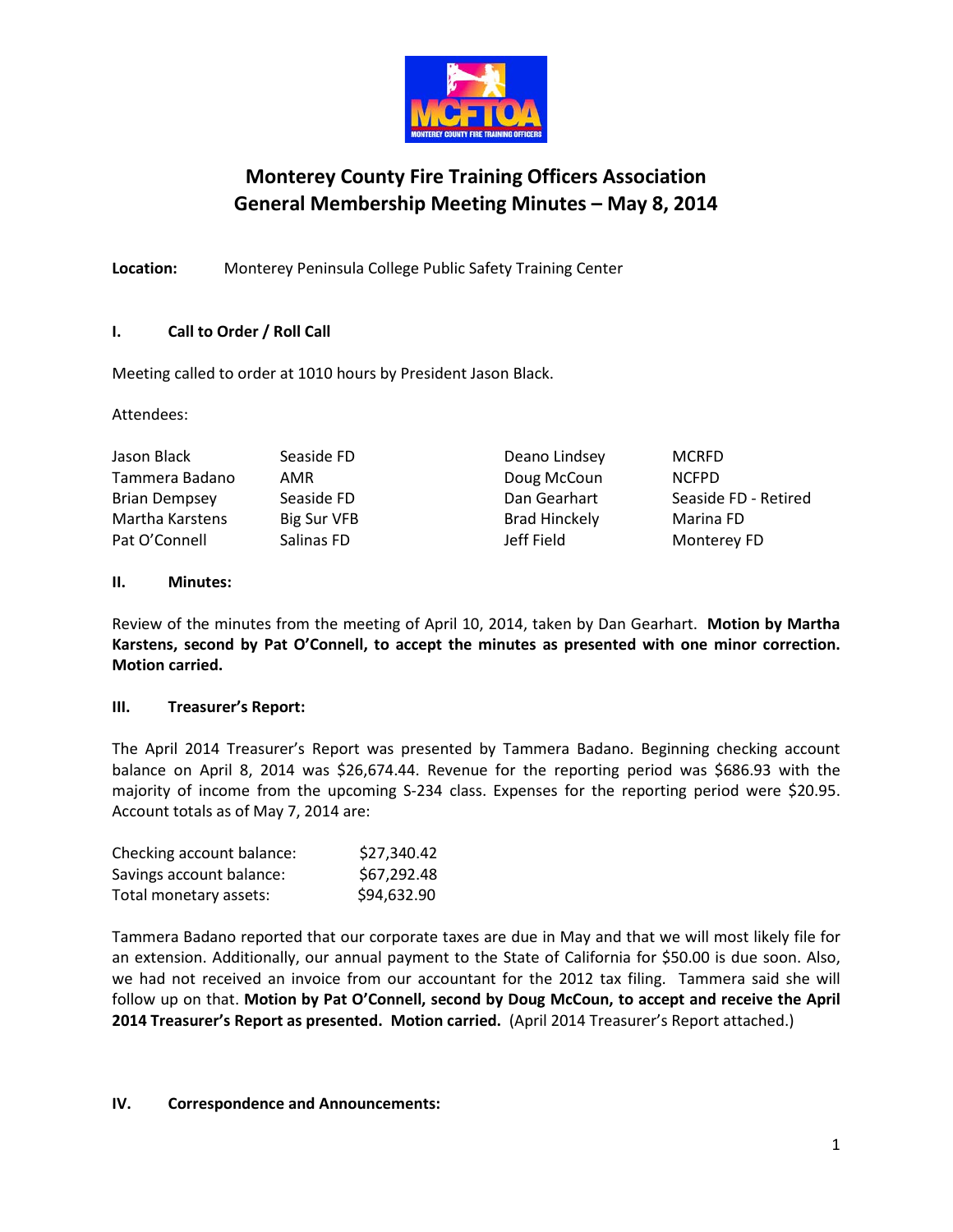- 1. Dan Gearhart provided the following announcements and correspondences:
	- **On Scene Commander Recert (Hazmat)** hosted by the Monterey Fire Department on May  $13<sup>th</sup>$  or  $14<sup>th</sup>$ , 2014 at the City of Monterey EOC.
	- **Salinas Valley Ammonia Safety Day** on May 22, 2014 at the Steinbeck Center of Art & Culture in Salinas, CA
	- **CSFM – Firefighter II** hosted by the California Fire Academy at Monterey Bay / MPC beginning on June 7, 2014 at the MPC Public Safety Training Center.
	- **Dedication of OES Engine 323** hosted by the Salinas Fire Department on June 2, 2014 at the Salinas City Hall.
	- **Driver / Operator 1B** hosted by the Salinas Fire Department and the South Bay Regional Public Safety Training Consortium from May 19 – 23, 2014 at the Salinas Fire Department.
	- **Grant Writing Workshop** provided by Grant Writing USA and hosted by the Paso Robles Fire Department from May 22 – 23, 2014, in Paso Robles, CA.
	- **Pre-Season Safety Alert** provided by the California Wildland Fire Coordinating Group concerning exertion heat injuries.

# **V. Committee Reports:**

A. Wildland Committee:

Dan Gearhart reported that on April 25, 2014, he received a telephone call from Assistant Chief Clinton Tolle of the Fort Hunter Liggett FD. Chief Tolle said that Chief Chris Maguire and Assistant Chief Jeff Minetti will be part of the conversation on speaker phone. Dan said that he was told during the conversation that the Base Commander at FHL has restricted all activities during major military training exercises which include our scheduled wildland training exercises scheduled for June 3, 5, and 7, 2014. Chief Maguire said he had lobbied on our behalf but the Base Commander was firm or her decision to restrict all other activities. The major military training exercises will include 10,000 troops and special operations personnel. Chief Tolle said that the restriction even includes their prescribed burn operations during the military training exercises. Chief Maguire said they have 16,000 acres they hope to burn as part of their 2014 prescribed burn plan. Chief Tolle said that there is a time frame when the wildland training could occur which is between June  $28<sup>th</sup>$  and July  $11<sup>th</sup>$ , 2014. Chief Maguire apologized for this situation and wanted to let us know the he and the FHL FD will continue their support wildland training at Fort Hunter Liggett. Chief Maguire also said that the FHL FD plans to conduct their prescribed burning during this time frame and would appreciate any assistance from local fire agencies.

Dan said that Pat O'Connell had summited revised proposed dates of June 28, 30, and July 2, 2014 which would cover all three shifts of the 48 / 96 schedule. Dan said that we could move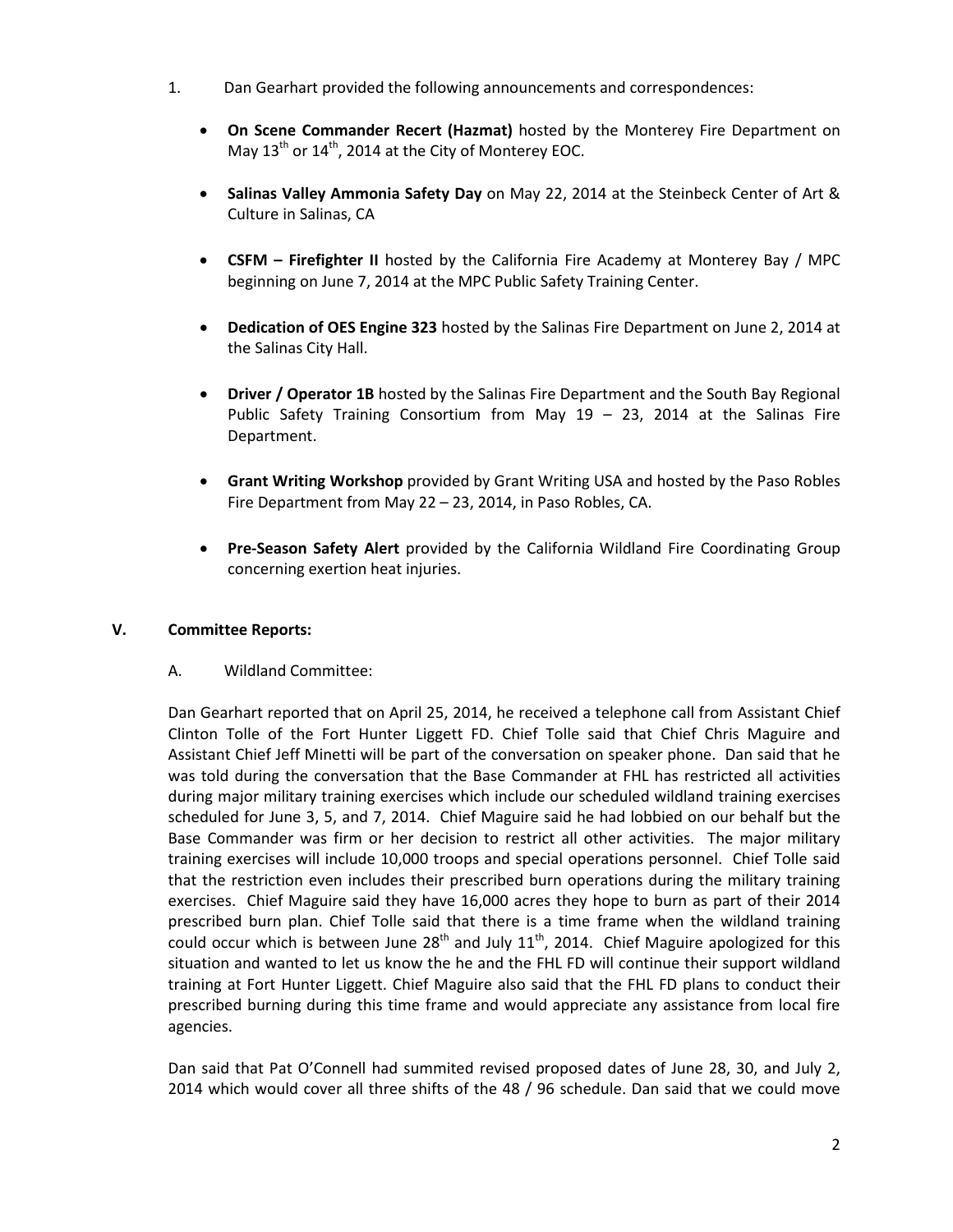forward with those dates depending on the amount of participation and overhead support. Dan also said that we could move forward with a full training plan, as what we were previously planning, or conduct a modified exercise with limited logistical support. The group agreed that we should move forward with the revised dates with the amount of logistical support based on the amount of participation. Dan said that being the revised dates are later in the year than normal, it would be appropriate to obtain approval from the Chiefs Association prior to announcing the dates as official. Chief Dempsey said he would discuss the issue with the executive board of the Chiefs Association.

Dan reported that prior to receiving the notification from the FHL FD, three engines had signed up for June  $3^{rd}$ , four engines for June  $5^{th}$ , and four engines for June  $7^{th}$ .

Pat O'Connell reported that we are still moving forward with the S-234 class scheduled from May 15 – 16, 2014 with a proposed burn date of May  $17<sup>th</sup>$  at Fort Hunter Liggett. The class is being run through Monterey Peninsula College so all students must register with MPC in order to take the class.

B. Fire Library:

No Report.

C. Programs / Training Classes:

No Report. Jeff Field said that the Monterey Fire Department is planning an upcoming Trench Rescue class and an RS 1 class.

D. Website:

Dan Gearhart gave a brief overview of the website with the site projected on a wall viewing screen. Dan mentioned the new "Events" tab, new information on S.L.I.C.E.R.S found under the "Fire Suppression" tab, reviewed the "Class Registration" procedures, and the calendar program. Dan encouraged members to send him information for the website calendar. Dan said he will add a schedule for the upcoming MCI Triage Tag Familiarization days on the site.

E. California Fire Academy at Monterey Bay / MPC:

Jason Black reported that the fire academy students had just finished up their wildland training and that their 24 hour shift experience will be on May 17, 2014 at the Public Safety Training Center.

Tammera Badano reported that a Paramedic Program should be available through MPC starting in October 2014.

Jason Black stated that he is working with Dave Brown in acquiring conex containers for live-fire training. Deano Lindsey said that the MCRFD is using the MOUNT Site for live fire training.

F. Fire Chiefs Liaison Report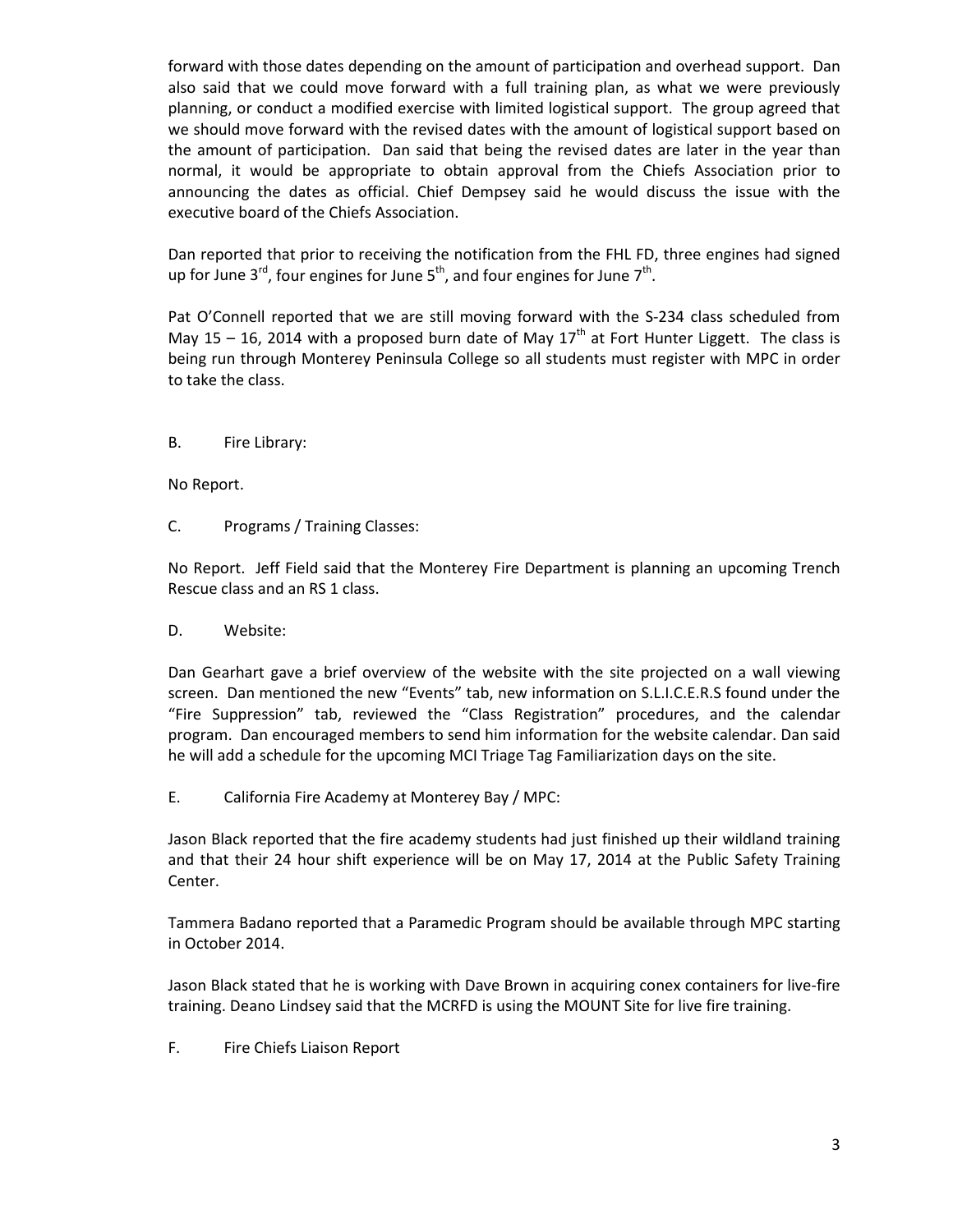Chief Brian Dempsey reported the following from the last Chiefs Association meeting that occurred on April 17, 2014.

- Fire Investigators Association is looking for new personnel to serve on the MCFATF.
- The Operations Committee had a good meeting with law enforcement and reinforced the difference between a Fire Medic and an Active Shooter incident.
- The 2014 XMY Mutual Aid Matrix is complete. Approval is planned for the June 2014 Chief's meeting.
- Monterey County OES County Emergency Operations Plan is available on the OES website.
- NGEN is on a six month stand down.
- Area Fire Coordinator All in-county mutual aid should be considered "Initial Attack" and units have 1 minute to acknowledge response and 3 minutes to respond.
- Fire Warden The Fuel Mitigation Plan has been endorsed by the MCFCA and will be sent to the Board of Supervisors for approval.
- The MCFCA will have representation at the California Fire Chiefs Association meetings with Scott Houchin serving as the EMS representative and Joe Pastore serving on the apparatus committee.
- The County Fire Chiefs are aware of issues with the DMV firefighter licensing procedures. Chief Urquides is working with the DMV and State Legislators to resolve the issues.
- The June  $12<sup>th</sup>$  chiefs association meeting will be joint law enforcement / fire chiefs association meeting.
- The May chiefs association meeting with be a joint meeting between Monterey and Santa Cruz Counties.

## **VI. Old Business:**

A. Training Trailer Sale & Purchase

Deano Lindsey reported that he continues to search for a trailer that will meet our needs for the immediate and distant future. Deano said that he is looking for a used trailer made by Hallmark. Ron Lemos has received a bid of \$504.00 for two large signs for the trailer. The group agreed to move forward with the purchase of the two signs.

B. CAL AM First Responder Equipment Grant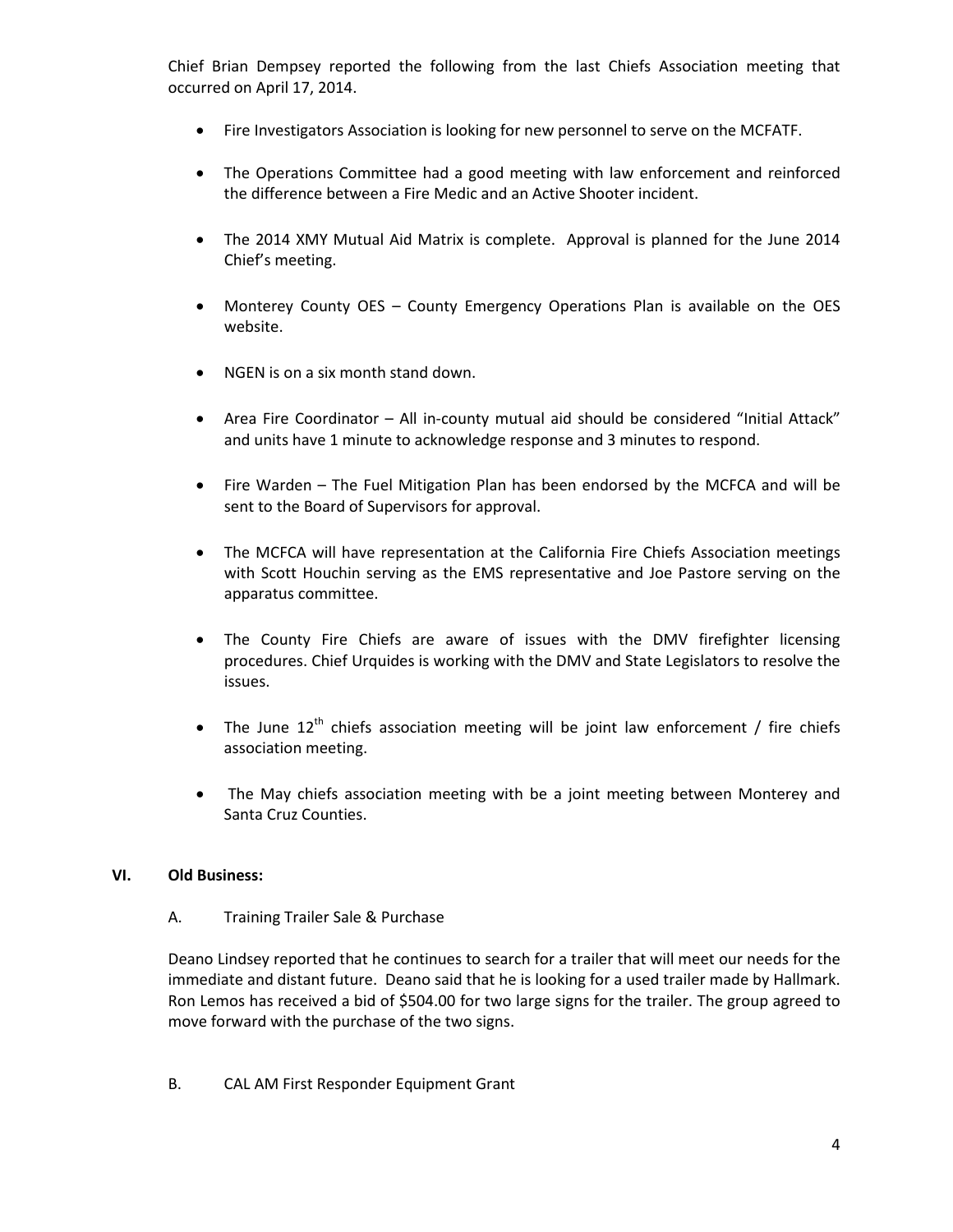Jason Black reported that the photograph taken during the last meeting was used for a pamphlet produced by CAL AM. Jason said that following our last meeting, he was contacted by the PR firm working for CAL AM asking us to write a "letter to the editor" that would encourage people to conserve water during the drought. Jason said that he contacted the firm and told them that we would not approve such a letter since the context of the letter did not have anything to do with fire department training. Chief Dempsey, on behalf of the chiefs association, also contacted the firm and stated that their association did not support such a letter. A draft letter was provided by the firm but will not be used.

## C. PIT Crew CPR Training

Tammera Badano reported that the PIT Crew CPR "Train-the-Trainer" training days on May 1<sup>st</sup> and  $2^{nd}$  was very successful. Tammera wanted to thank all the agencies that sent personnel. A few agencies did not attend the training and Tammera will follow-up with those agencies. Tammera is encouraging all agencies and personnel to start using the procedures. AMR will have training for their personnel from June  $24 - 29$ , 2014. Tammera said that the procedures are designed for public safety personnel and not for citizen CPR. The procedures should be kept separate from providing AHA Professional Rescuer CPR re-certification training.

Tammera also reported that the MCI Triage Tag Familiarization Days have been established. The list of days will be placed on the MCFTOA website.

## D. Goals& Objectives

Jason Black reported that we are moving forward with re-instituting the countywide movement drills. Salinas is working on hosting a movement drill in November 2014 with Seaside planning on hosting a drill in the spring of 2015, and Big Sur most likely hosting a drill in the fall of 2015. Additionally, the wildland training exercises will be incorporated as a movement drill. Jason said he will form a Movement Drill Committee that will coordinate movement drills in conjunction with the Operations Committee. The Movement Drill Committee will appear on future agendas under the "Committees" section. Jason said he would like to see the drills occur in different areas of the County in order to maximize agency participation.

## **VII. New Business:**

# A. Fire Ground Operations Training

Jason Black reported that he would like to explore the MCFTOA hosting a day-long fire ground operations class sponsored by the MCFTOA using the same format as our wildland training exercises. Agencies could send engine companies to the training where they would participate in various fireground operations such as forcible entry, ventilation, fire suppression techniques, search & rescue, and rapid intervention crew tactics to name a few. More information to follow.

## B. Challenge Coins

Jason Black would like to start a challenge coin program for the MCFTOA. Jason will start the process for the program.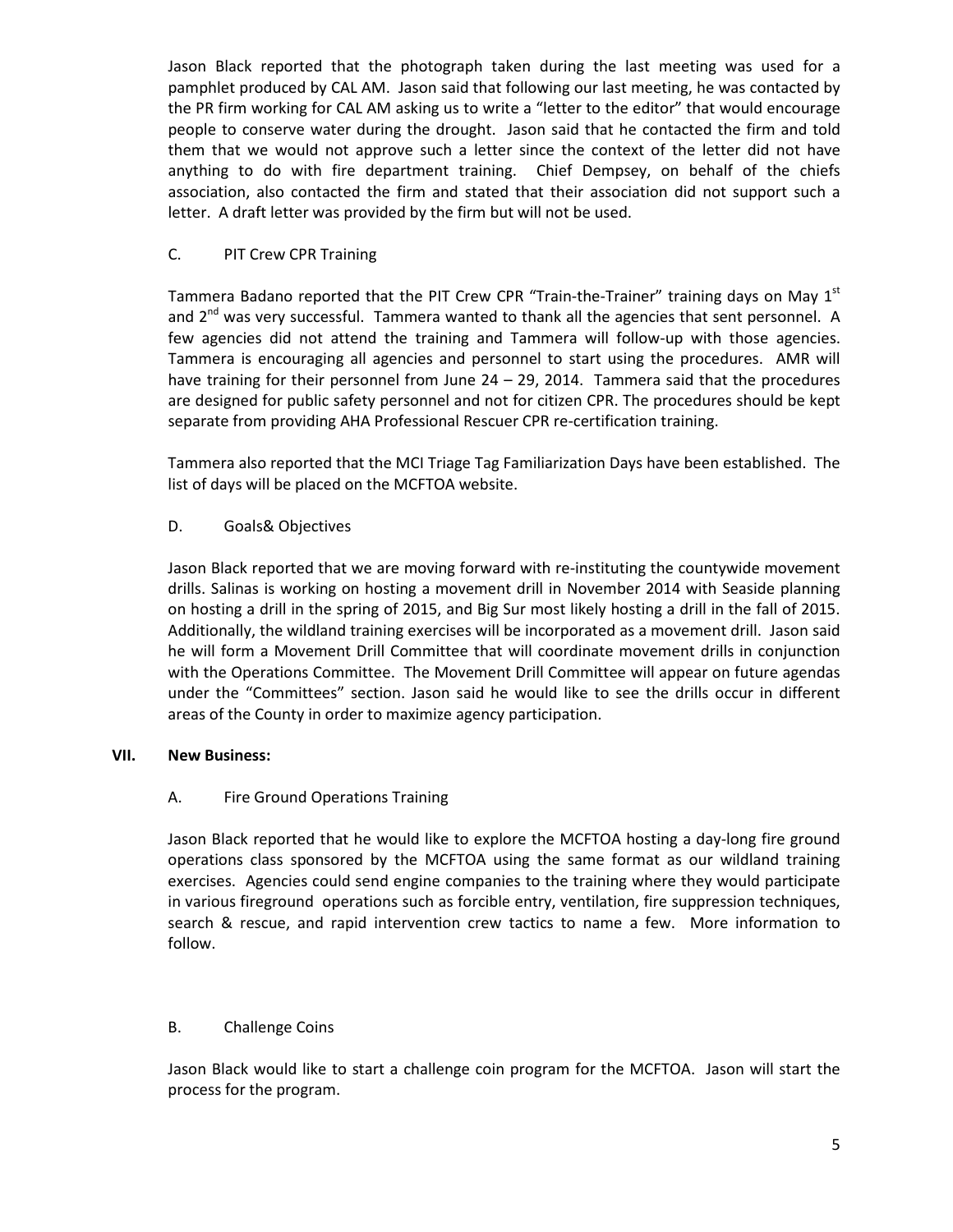## **VIII. Good of the Order:**

- $\triangleright$  Pat O'Connell reported that Scott Houchin has been promoted to Captain and will manage the Salinas Fire Department EMS division as an administration function.
- $\triangleright$  Pat O'Connell said that his retirement with the Salinas Fire Department will be effective at the end of June. Pat said he would like to stay on with the MCFTOA following his retirement.
- Frequence Tammera reported that she will be off work for several weeks starting on May 29<sup>th</sup> due to a medical procedure. Tammera also reported that World CPR Compression Day is on May 21, 2014. Tammera is looking for a location that has a high volume of foot traffic. More information to follow.
- $\triangleright$  Martha Karstens announced that the BSVFB will be conducting live-fire training on Saturday May 10, 2014 at Pfeiffer Big Sur State Park using the Northtree Live-Fire Burn Trailer. Martha also announced that the 40<sup>th</sup> Anniversary BSVFB BBQ and Muster Games will be on Saturday June 14, 2014 at Pfeiffer Big Sur State Park.
- $\triangleright$  Pat O'Connell reported that the Salinas Fire Department recently had the written test for entry level firefighter, although there were a few hundred in attendance, the turnout was less than expected.

## **IX. Adjournment:**

With no further business, Jason Black declared the meeting adjourned at 1220 hours.

Next meeting:

Date: June 12, 2014 Time: 1000 hrs. Location: MPC Public Safety Training Center

Minutes prepared by: D. Gearhart May 13, 2014

# **Monterey County Fire Training Officers Association Treasurer's Report – April 2014 Reporting period: April 9, 2014 through May 7, 2014**